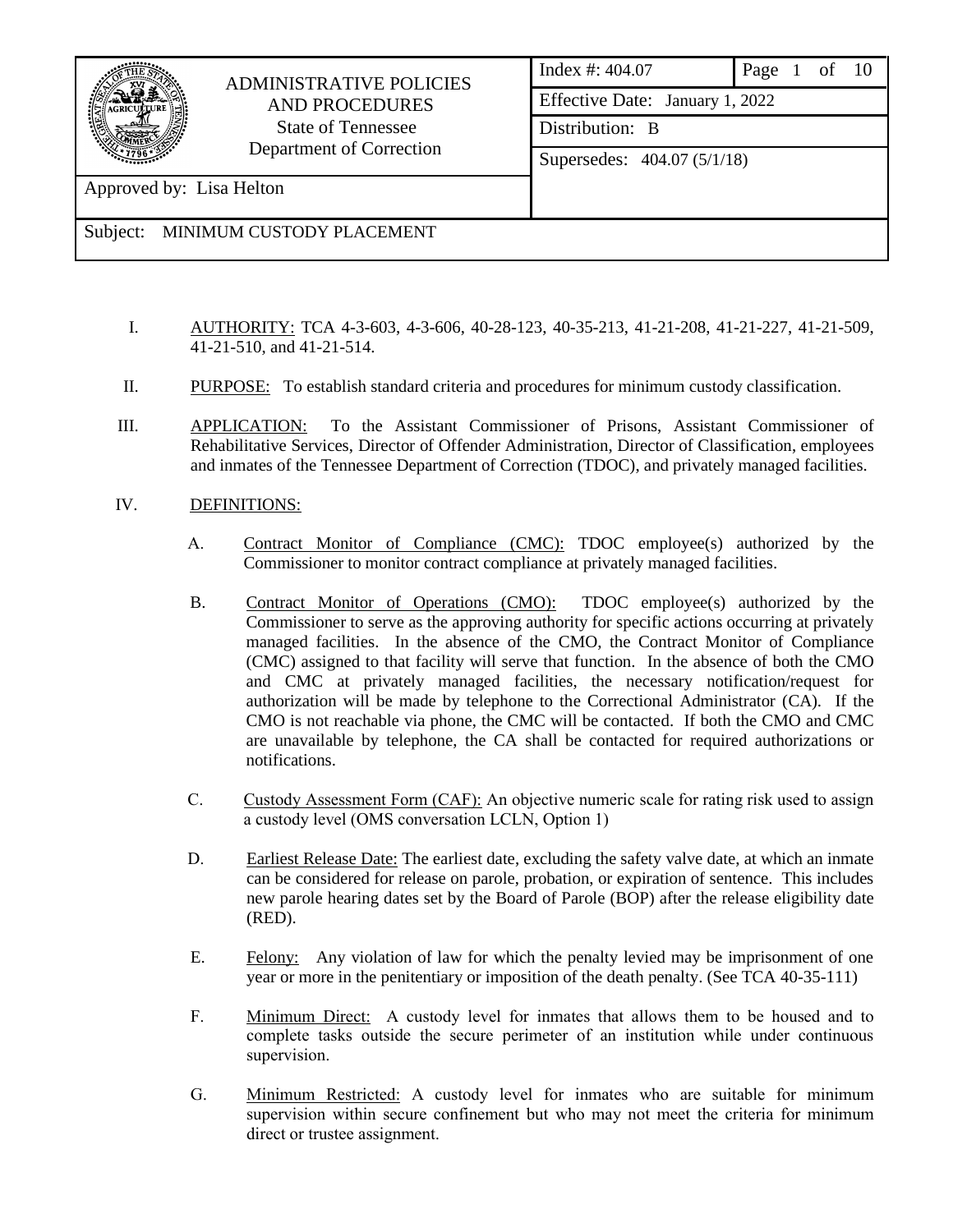| Effective Date: January 1, 2022 | Index # 404.07 | Page 2 of |  |  |
|---------------------------------|----------------|-----------|--|--|
|                                 |                |           |  |  |

- H. Minimum Security Housing: A facility with a fenced, unarmed perimeter that is specifically designated to house minimum direct or trustee inmates (i.e., technical violators unit and institutional annexes).
- I. Minimum Trustee: A custody level for inmates that allows them to be housed and complete tasks (including work) outside the secure perimeter of an institution while under periodic supervision.
- J. Non-Violent Offense: Offenses that do not involve bodily injury or death to a victim or bystander, or the use of a weapon. (See *Classification Users Guide*, Appendix VI)
- K. Programming Facility: A state prison facility that houses offenders with a sentence of ten years or less remaining on their sentence. The facility provides more rehabilitative programming than a time building facility.
- L. Special Alternative Incarceration Unit (SAIU): A highly regimented, short- term, military style program for selected non-violent inmates. (TCA 40-20-201)
- M. Technical Violator Unit: A minimum-security, short-term incarceration program for technical probation or parole violators who have no new felonies.
- N. Term: Felony conviction(s) for which a person serves at least 30 days incarcerated in a county jail or workhouse, municipal correction house, or any penal institution either within or outside the jurisdiction of the TDOC.
- V. POLICY: Inmates shall be classified to the least restrictive custody level consistent with the safety of the public, institutional staff, and other inmates.
- VI. PROCEDURES: The following are general mandates regarding the classification, housing, and/or program assignment of minimum custody inmates.
	- A. Inmates to be considered for minimum custody shall:
		- 1. Score within the minimum custody range on the Custody Assessment Form (CAF), or
		- 2. Be approved for a decrease override which results in minimum custody (per Policy #401.06), or
		- 3. Be selected for and assigned to the Special Alternative Incarceration Unit (SAIU) or the Technical Violator Unit (Parole/Probation) as minimum custody direct status, or
		- 4. Have been granted parole and be within one year of the release date that has been approved by the BOP.
	- B. A criminal conviction record shall be available in the offender management system (OMS) or in the inmate's institutional record prior to classification to minimum direct or trustee status at the time of initial classification, unless the inmate has been selected for and assigned to the SAIU or to a technical violator unit.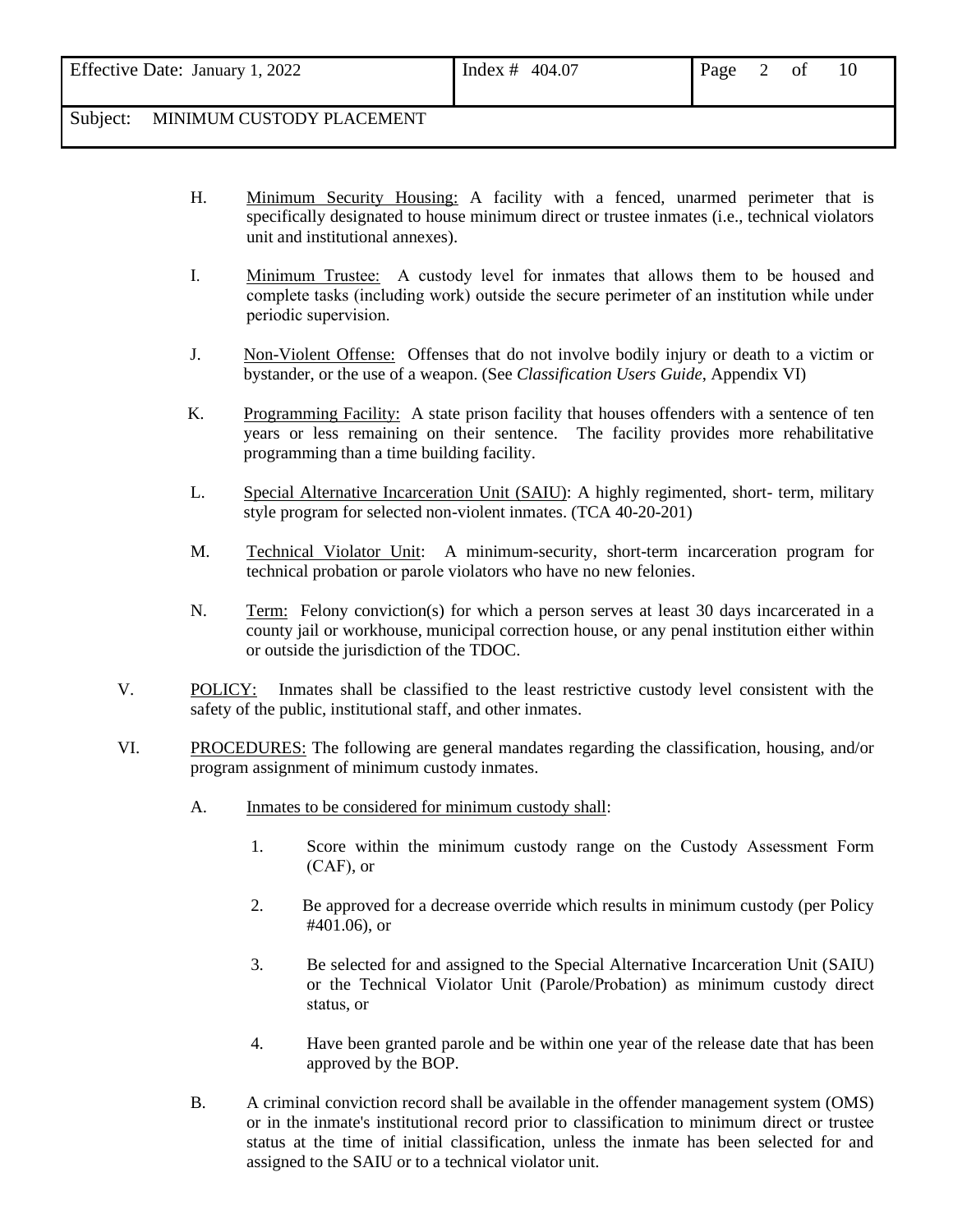- C. Classification to minimum direct or trustee status should be considered only when such is necessary for the inmate's current or recommended housing or program assignment.
- D. Inmates who have a history of a diagnosed mental illness shall receive a clinical assessment by a licensed independent mental health professional within 90 days prior to reclassification to minimum direct custody or trustee status (See Policy #113.84). Inmates who have been convicted of a sex offense shall also have a positive mental health assessment within the 90 days prior to placement in a minimum security housing unit or program.
- E. No sex offender, regardless of custody classification, shall be assigned to any work or program assignment within the community, except for a work assignment to TRICOR or any TRICOR facility.
- F. Inmates will have a review of their current health status completed by appropriate medical staff prior to placement in minimum security housing. (See Policy #113.32)
- G. Inmates shall have Assignment of Responsibility, BI0D089/TDOC Assignment of Responsibility, CR-4261, read to them before placement in any minimum direct or trustee status or program. Refusal to sign this form shall be noted on the form and witnessed by the staff member responsible. In accordance with TCA  $40-28-123(B)(1)$ , any inmate whose current conviction is the result of any felony (except escape) committed while on any minimum custody status that provides for supervised release programs into the community and/or furloughs, is prohibited from further participation in such community release programs during the remainder of the term of incarceration.
- H. Criteria for classification to minimum direct or trustee custody status are as follows:
	- 1. Ten years or less remain before the inmate's expiration date.
	- 2. Offenders convicted of offenses designated as non-violent in the *Classification User's Guide*, *Appendix VI*., are eligible after being in TDOC custody for a minimum of three months. Offenders convicted of offenses designated as violent in the *Classification User's Guide*, *Appendix VI*., are eligible after being in TDOC custody for a minimum of twelve months.
	- 3. Cases of convictions for First Degree Murder or any conviction resulting in a life sentence are ineligible. Any inmate serving a sex offense conviction during the current term of incarceration must have less than seven years remaining before his/her expiration date regardless of earliest release date.
	- 4. No felony detainers and/or active warrants, pending felony charges, or pending immigration deportation actions; misdemeanor detainers and/or active warrants shall be evaluated for risk at the discretion of the Warden.
	- 5. No disciplinary convictions for assaultive conduct that resulted in serious injury or the death of another individual, or any other court prosecuted felony convictions for a violent offense during the past five years of incarceration.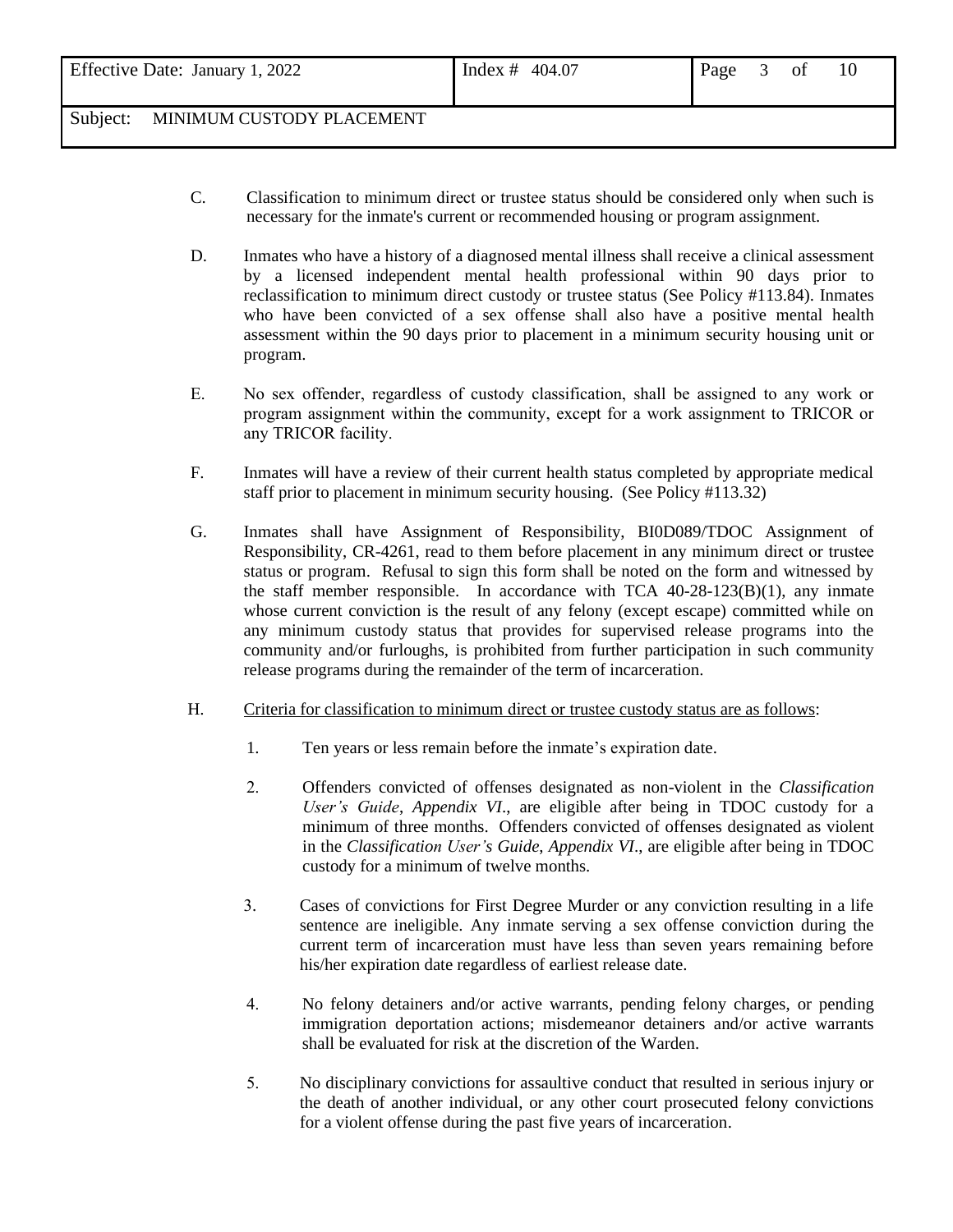- 6. No escape or attempted escape from medium or above secure custody (from behind fence, wall, armed escort, etc.) within the last ten years of incarceration, and no escape on record from minimum custody supervision (walk off, trustee, etc.) within the last five years of incarceration.
- I. Criteria for classification to minimum direct or trustee at a SAIU program facility:
	- 1. Inmates admitted to TDOC via BCCX Diagnostic and Classification shall be screened for eligibility.
		- a. Inmates who are eligible for SAIU placement consideration include males convicted of non-violent offenses sentenced to the Department for six years or less.
		- b. Inmates convicted of Child Sexual Abuse (TCA 13-518 (a) (2)), Sexual Exploitation of a Minor (TCA 39-17-1003, 39-17-1004 and/or 39-17- 1005), or the Illegal Distribution of or Sale of a Controlled Substance to a Minor (TCA 39-17-417 and/or 39-17-417(a)) are ineligible for the SAIU program.
		- c. Inmates convicted of certain drug offenses under TCA 39-17-417(a) with a sentence not greater than 12 years are eligible, provided that the amount of controlled substance is less than set forth in TCA 39-17-417(i), and the offender is sentenced in the Especially Mitigated or Standard Range. Cumulative sentences for certain drug offenses and non-drug offenses shall not exceed 12 years. TCA does not establish a maximum sentence length; however, TDOC policy prohibits inmates with sentences greater than 12 years for consideration for SAIU placement. Drug offenders with sentences greater than 12 years may be considered by the Commissioner. (only if recommended in writing by the sentencing judge)
		- d. Inmates must be 18 years old at the time of approval and must be less than the age of 36. Inmates less than 18 years of age (but who are recommended by the court) will require approval by the Commissioner through the Director of Classification.
		- e. Inmates must be free from obvious physical and psychological impairments that would interfere with the inmate's ability to participate in the program and must meet requirements under Level of Care and medical according to assessments and examinations by staff at the SAIU facility, sending institution and/or reception centers.
		- f. Inmates scheduled for parole hearings within 60 days of initial classification shall not be referred until after a hearing decision is final. Technical parole violators who are serving their first prison sentence and enter TDOC custody with no additional convictions may be considered if they are otherwise eligible.
		- g. Inmates who are beyond their release eligibility and safety valve dates and who were declined parole at their first hearing, may be eligible provided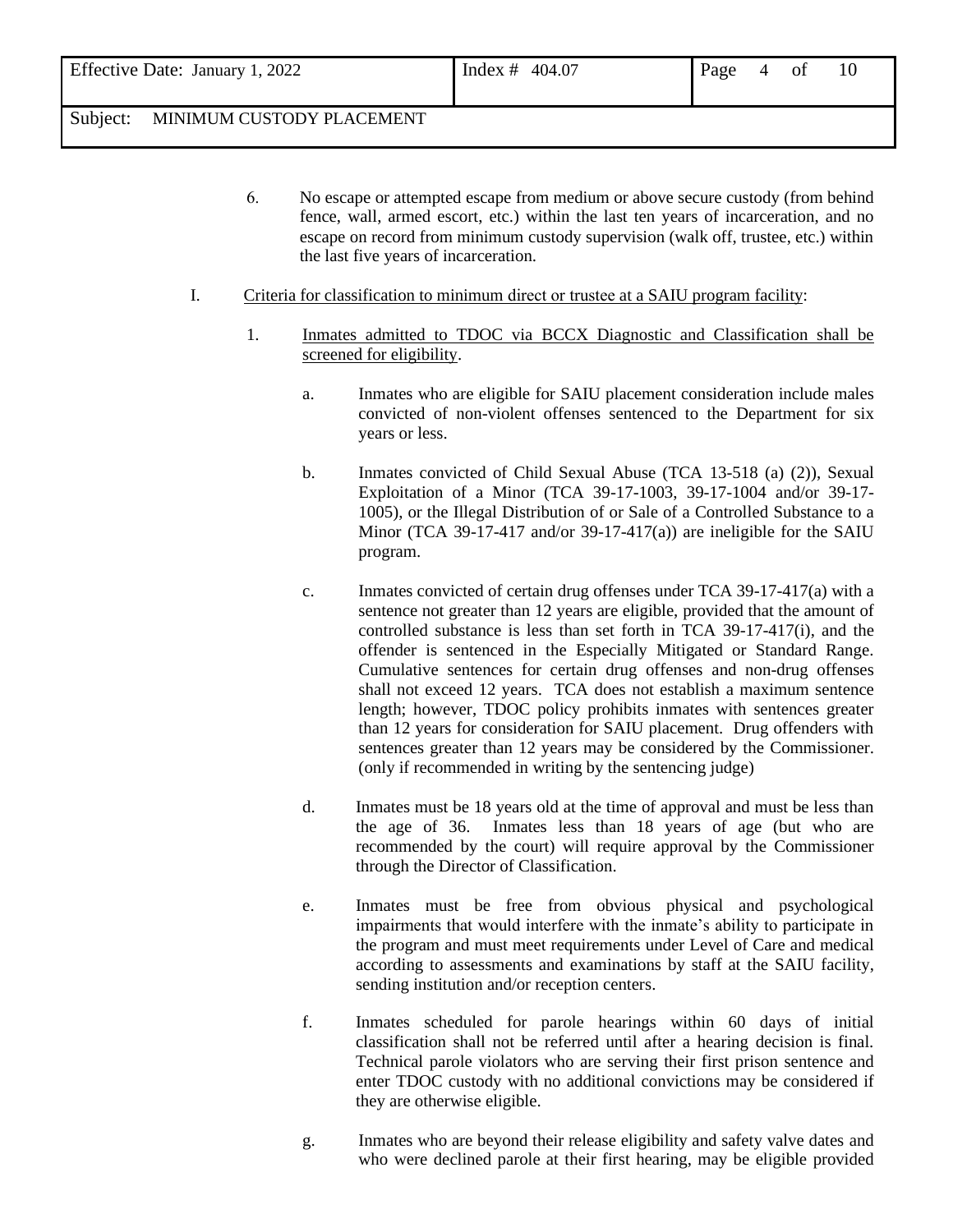| Effective Date: January 1, 2022 | Index # 404.07<br>Page 5 of |
|---------------------------------|-----------------------------|
|---------------------------------|-----------------------------|

enough sentence time remains to permit program completion and their conduct is free of Class A or B incidents.

- h. Inmates assigned to the SAIU program may not refuse the program. Failure to participate is subject to disciplinary action.
- 2. Inmates are ineligible if the following factors are evident:
	- a. Board of Parole declines parole to sentence expiration
	- b. Have served more than one prior felony term (at least 30 days) in a local jail or workhouse or have been previously incarcerated in any state or federal correctional facility.
	- c. Have an active felony detainer on record or if there is notice of pending charges. Such matters for misdemeanors will be considered on a case-bycase basis.
	- d. Have a need for students with disabilities services.
	- e. Have a jail and/or prison disciplinary record that includes, but is not limited to, threatening, assaultive, or escape behaviors.
- 3. Inmates are required to complete a minimum of 90 days in the SAIU program subsequent to a 30-day period for classification at the reception center. Inmates who have been temporarily absent from the SAIU program:
	- a. Due to health reasons may be considered for re-entry provided they have been medically approved for program resumption.
	- b. Due to previously unknown court cases may be considered for return provided the inmate continues to meet eligibility criteria.
- 4. Inmates terminated from the SAIU program for conduct reasons shall be reclassified as follows:
	- a. If sent to the program from a reception center, they shall be reclassified to a program facility as a new arrival.
	- b. If sent from a program facility, they shall be reclassified and returned to the sending facility.
- J. Probation Technical Violators Unit Statutory Criteria:
	- 1. In accordance with TCA 40-20-301, technical probation violators may be considered for placement in a unit designated by the TDOC. Offenders shall receive credits in accordance with TCA 41-21-236 and Policy #505.01. Upon completion of the PTVU program, the offender shall be released under probation supervision for the duration of his/her sentence.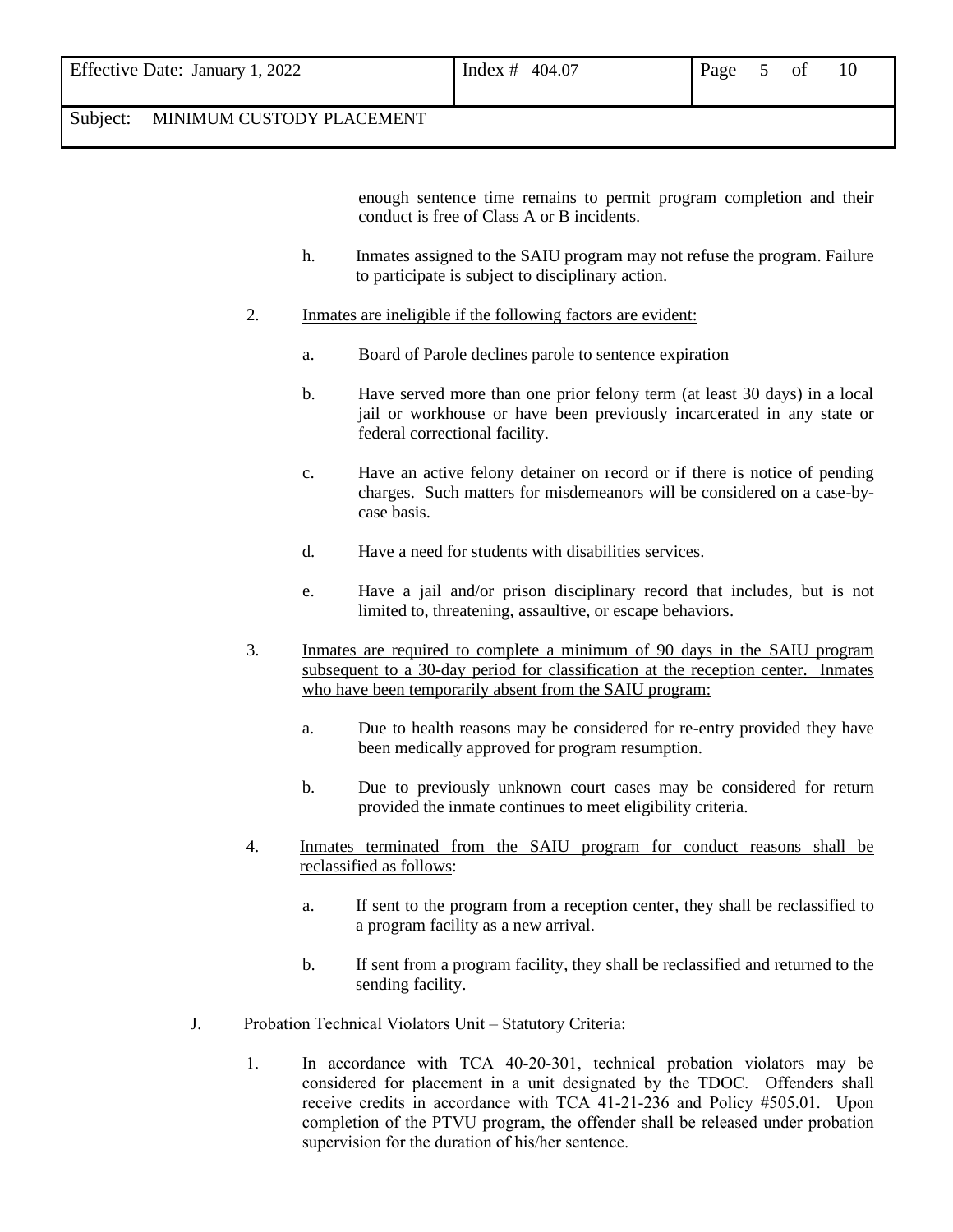- a. In the event an offender receives a suspension of sentence (i.e., probation) and that sentence is revoked for reasons other than the commission of a new felony offense and the offender is committed to the TDOC, the Department shall have the authority to place the offender in a special technical violator unit in lieu of confinement in a regular state penal facility (unless the court specifies otherwise in the order of revocation).
- b. If the court specifically prohibits the placement of the offender in a special technical violator unit, the court shall make findings of fact and state the reasons for its decision in the order of revocation. In such a unit the offender shall, at a minimum, be required to participate for a period of 120 days in an intensive regimen of work and available treatment programs in accordance with policies and procedures established by the TDOC.
- c. No offender shall be placed in a special technical violator unit, unless and until, the offender has been classified by the TDOC as a suitable candidate for such a program in accordance with departmental policies and guidelines.
- . d. Upon successful completion of a technical violator program, an offender shall be released under probation status to the supervision of the TDOC under the terms and conditions imposed by the trial court. Should an offender fail to comply with the terms and conditions of supervision imposed by the TDOC, the release on probation supervision may be revoked by the trial judge pursuant to TCA 40-35-311.
- e. Probation officers will forward the names, OMS numbers, and locations of technical probation violators to the Assistant Commissioner of Community Supervision and/or designee. This list, when compiled, will be forwarded to the Division of Classification for inclusion in jail admissions to reception centers. While Classification staff will attempt to identify technical probation violators to reception center personnel, all eligible inmates will be screened for classification to this program.
- 2. Probation Technical Violators Unit Program Criteria:
	- a. All technical probation violators may be considered for placement in the technical violator program after their date of revocation and must have completed the initial diagnostic and classification. The offender must be willing to participate in the program on a volunteer basis and willing to complete all programming requirements within 150 to 180 days.
	- b. Technical probation violators may meet eligibility criteria for both the SAIU and the technical violator unit. Those who meet criteria for the SAIU shall be considered for and assigned to that program before being considered for the technical violator unit.
	- c. The inmate's probation must have been revoked and the inmate committed to TDOC. The inmate must be a technical violator with no new felony convictions.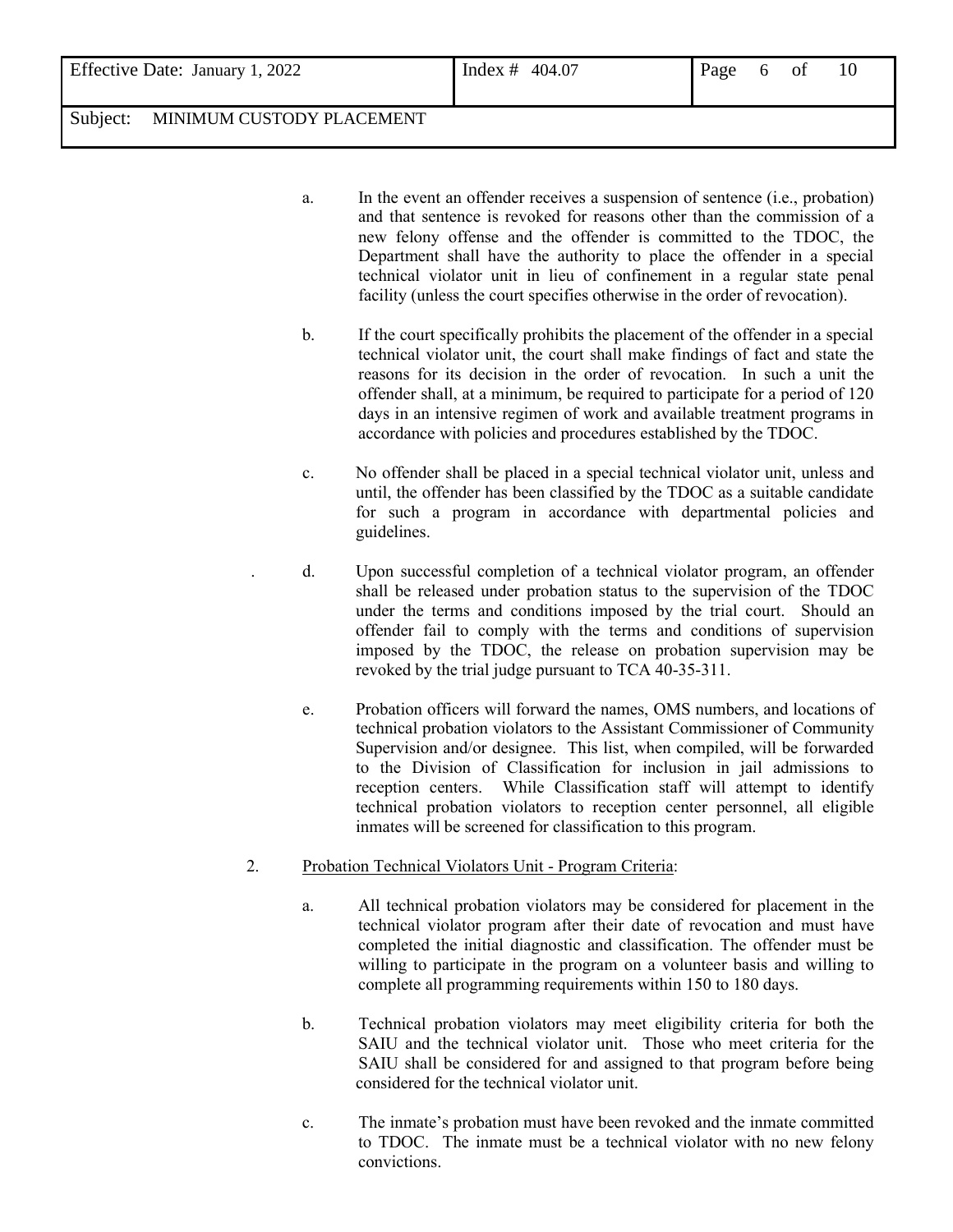- d. Pending misdemeanor charges will be evaluated for risk on a case-by-case basis.
- e. The action of the Board of Parole in declining an offender for balance of sentence does not prevent the offender's participation in the PTVU if otherwise eligible.
- f. Offenders with current sex charges must have completed the SOTP and are not ineligible under Section  $VI.(J)(1)(b)$  of this policy.
- g. Offenders currently in programs such as Therapeutic Community or Release for Success and the participation is not mandated by the BOP, the offender may opt out of that program(s) to participate in PTVU.
- h. Offenders with Class B or multiple Class C disciplinaries within the last six months may be considered as eligible on a case by case review by the Classification Coordinator.
- i. Offenders with a Class A disciplinary within the past 12 months may be considered as eligible on a case by case review by the Warden.
- j. Eligible inmates of all medical classifications should be considered. Reasonable accommodations should be made for those with limitations or disabilities within the scope of the technical violator program, provided that continued placement in the program does not pose a risk to the inmate's physical or mental health. Those unable to participate in the program due to severe medical or mental health needs shall be reassigned to an appropriate unit or facility for non-disciplinary purposes.
- k. Upon completion of the classification process at the reception center, technical violator participants will be assigned to minimum direct custody and override C3DEC shall be used (where applicable) in accordance with Policy #401.06. Inmates assigned to administrative segregation are ineligible for consideration.
- l. An inmate who has completed the SAIU program during a previous incarceration (for a prior offense) may be considered for assignment to the technical violator unit. An inmate who has been released to probation from the SAIU program and violates that probation will not be considered for assignment to the technical violator unit.
- m. Inmates who incur disciplinary convictions while assigned to the technical violator program may receive sanctions which include program extension and/or program termination at the discretion of the Warden. Those terminated for disciplinary reasons shall be reassigned to an appropriate TDOC facility at no less than medium custody and shall not be considered for reassignment to the technical violator program during that period of incarceration.
- K. Probation Technical Violators Unit Ineligibility Criteria: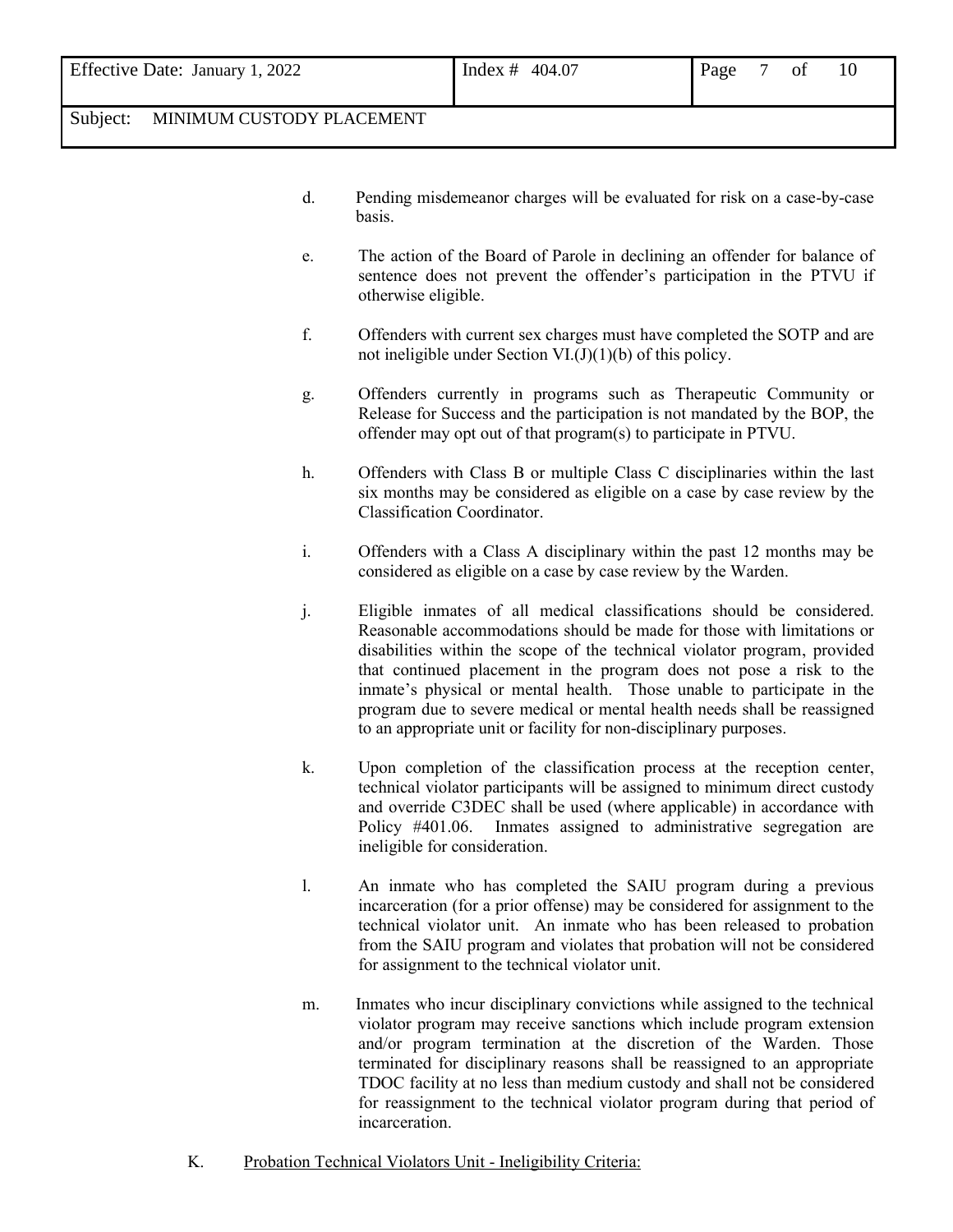|  | Effective Date: January 1, 2022 |  |
|--|---------------------------------|--|
|--|---------------------------------|--|

- 1. Inmates locally sentenced or sentenced to a split confinement are ineligible, as are those whose determinate release (i.e., sentence of two years or less) has been revoked to serve to balance of sentence. Violators from community corrections grant programs are ineligible.
- 2. Inmates are ineligible for technical violator program assignment if the court objects to such placement in the revocation order.
- 3. Active felony detainers, pending felony charges, or pending immigration deportation actions render an inmate ineligible.
- 4. If an offender is within 60 days of a parole hearing, he/she is not eligible until after attending the parole hearing.
- 5. If an offender has been ordered to serve a 100 percent sentence.
- 6. Have a jail and/or prison disciplinary record that includes, but is not limited to, threatening, assaultive, or escape behaviors.
- L. Technical Violators Unit Parole Criteria: Decisions by BOP for placement of offenders in the Parole Technical Violator Diversion Program (PTVDP) will be upheld by the department per Policy #513.03. If there is a security concern regarding the charges and/or behavioral history of an offender and their placement at minimum security annex, the Warden must notify the facility IPPO and the Assistant Commissioner of Prisons prior to placement.
- M. Inmates who have been identified as either suspected or confirmed security threat group (STG) affiliated in accordance with Policy #506.25 may be considered for annex placement. Guidelines for placement are as follows:
	- 1. Warden/Superintendent/designee will have discretion in allowing suspected or confirmed STG members to be placed in the annex.
	- 2. All STG inmates, regardless of program completion or renunciation status must sign a Minimum Custody Security Threat Group (STG) Placement, CR-3742, before placement in any annex.
	- 3. Inmates must have no STG related disciplinaries within the previous 12 months.
	- 4. Placement should be based on behavior, program involvement, and attitude as well as any current STG involvement.
- N. At privately managed facilities, the CMO shall be the final approving authority in all classification actions which involve custody increase, custody decrease, institutional transfer, or override.
- VII. ACA STANDARDS: 5-ACI-5B-02 and 5-ACI-5F-03.
- VIII. EXPIRATION DATE: January 1, 2025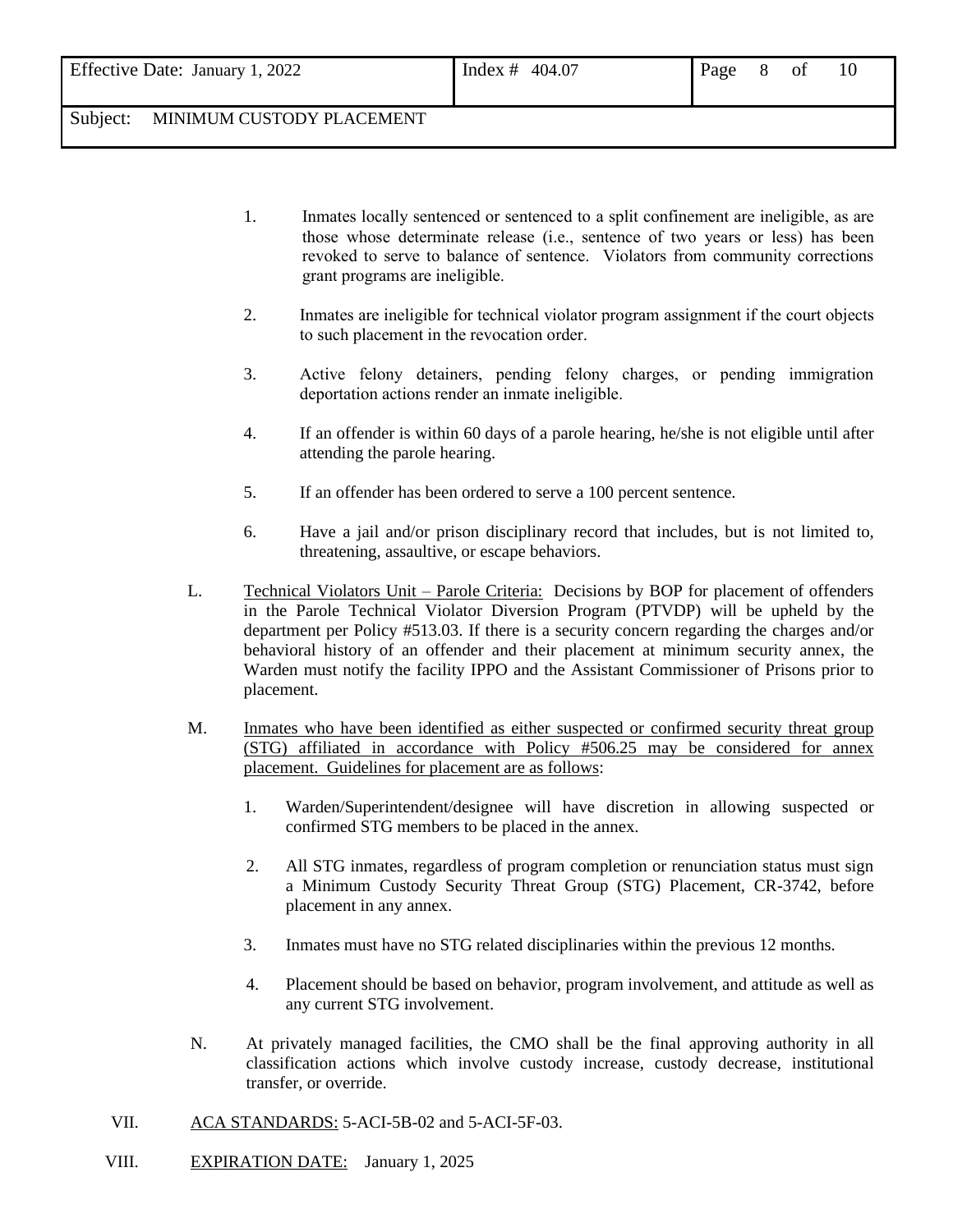

#### **TENNESSEE DEPARTMENT OF CORRECTION**

#### **MINIMUM CUSTODY SECURITY THREAT GROUP (STG) PLACEMENT**

**INSTITUTION** 

INMATE NAME

GROUP AFFILIATION CONFIRMED SUSPECTED

I understand that according to the provisions of the Tennessee Department of Correction (TDOC) Policy #404.07 Minimum Custody Placement that due to my STG status as a confirmed or suspected STG member, my assignment to Annex housing is conditional on my behavior. I further understand that if I am convicted of any disciplinary that a reasonable person could construe as involving STG Activity in addition to any other disciplinary sentence imposed, I will be terminated from the Annex and will be ineligible for Annex assignment for the remainder of my term of incarceration.

By my signature below, I acknowledge that I have read, or had this read, understand the information above, and affirm that I received a copy.

Inmate Signature Date

Witness Signature Date